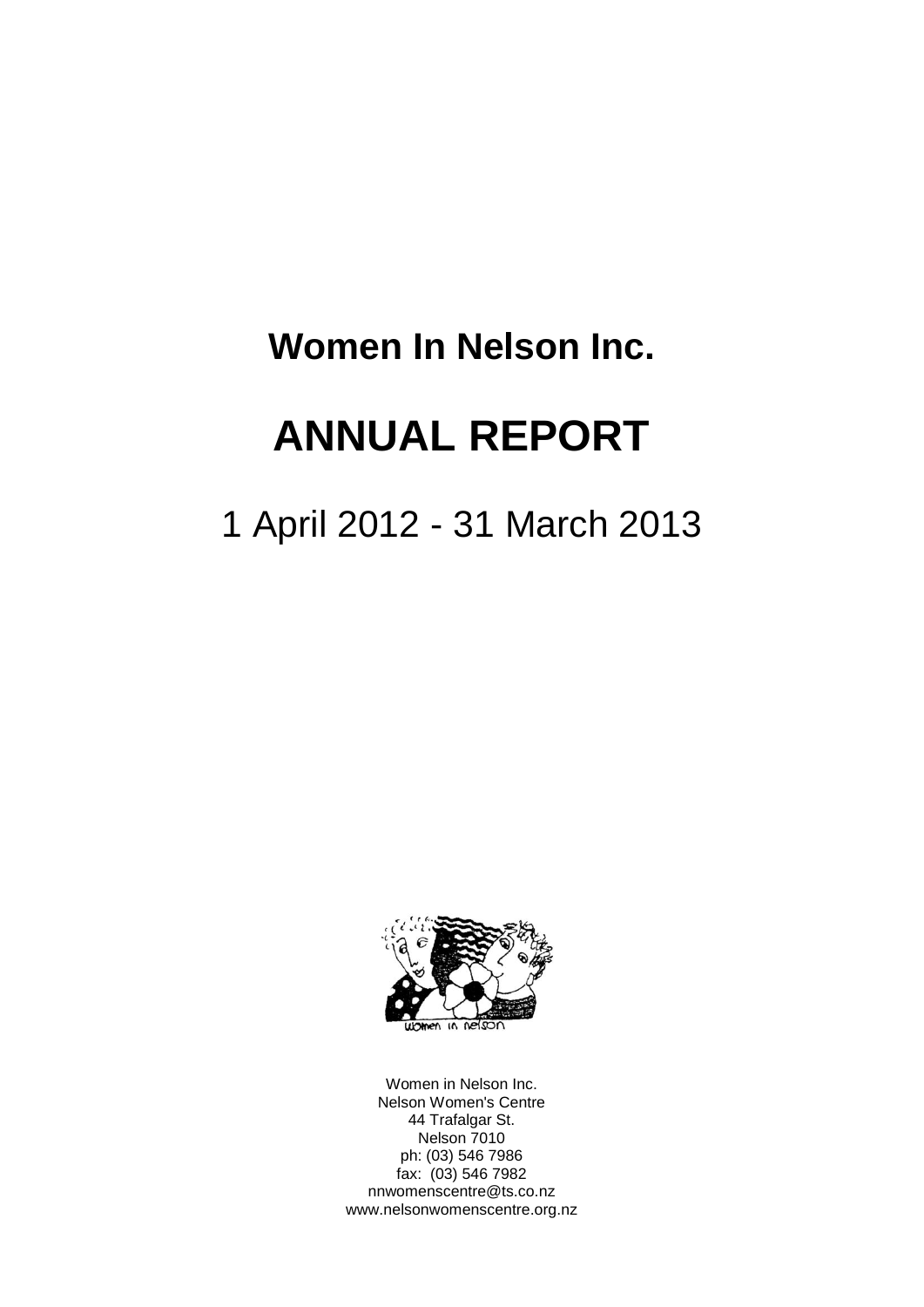#### **Presented to the AGM, 16 September 2013**

#### **Introduction:**

**This has been a year of development and change for Women in Nelson (WIN) and the Nelson Women's Centre.** The Centre's name in te reo, *Te Whare Āwhina Mō Ngā Wāhine Puawai*, indicates "a supportive place where all women can flourish." This describes how we want to be with each other, and what we want this place to be for all women who come here.

Women in Nelson Inc (WIN) is the community group that owns the Nelson Women's Centre property and who coordinates the daily operation and ongoing development of the Centre. WIN employs the Women's Centre Coordinators, Carrie Mozena and Deanne Kilpatrick. They are facilitative leaders who work to keep all of the services, workshops, gatherings and events here running well; and who keep looking for ways to help address issues in the community that are important to women.

Women in Nelson currently has a annual membership of about 20 women, and is governed by a Collective. This year's Collective members were Gail Collingwood, Elena Meredith, Anna Geene, Heather Vass, Liz Price and Maree Cathcart. However in April 2013, we said a reluctant farewell to the wonderful Liz Price who retired, having served on the WIN Collective for over 9 years. Our very able Finance Administrator/Treasurer is Kathleen O'Connor.

#### **Joint Strategy Meetings:**

Throughout the past year, representatives of WIN, Nelson Women's Support and SASH have met several times to discuss ways we can work even more closely together. Two main ideas have been on the table: expanding our building in the back yard, and merging two or all three of our groups. The building extension is now on hold while we first complete a merger.

#### **Intended Merger of WIN with NWS:**

We are very aware of the changing political and economic environment in which the Nelson Women's Centre operates. Over the past several years, the international recession plus changes to central government funding priorities have impacted strongly on people everywhere in NZ and on the community sector. These changes encourage community groups to work together smarter and to find efficiencies wherever possible. Thus, after lengthy consideration, Women in Nelson and Nelson Women's Support have decided to merge into one organisation. There has already evolved considerable overlap in personnel amongst our two groups, plus we have long shared a similar philosophy, working for the empowerment of all women. WIN secured a grant from the Working Together More Fund to help resource the organisational work to finalise the merger; this work is continuing into the 2013-14 financial year. Full asset transfer will be complete on 31 March 2014.

The new organisation will be known simply as the Nelson Women's Centre/ Te Whare Āwhina Mō Ngā Wāhine Puawai. Our aim is to strengthen the Centre's governance, to clarify our public profile, and to simplify daily roles and responsibilities.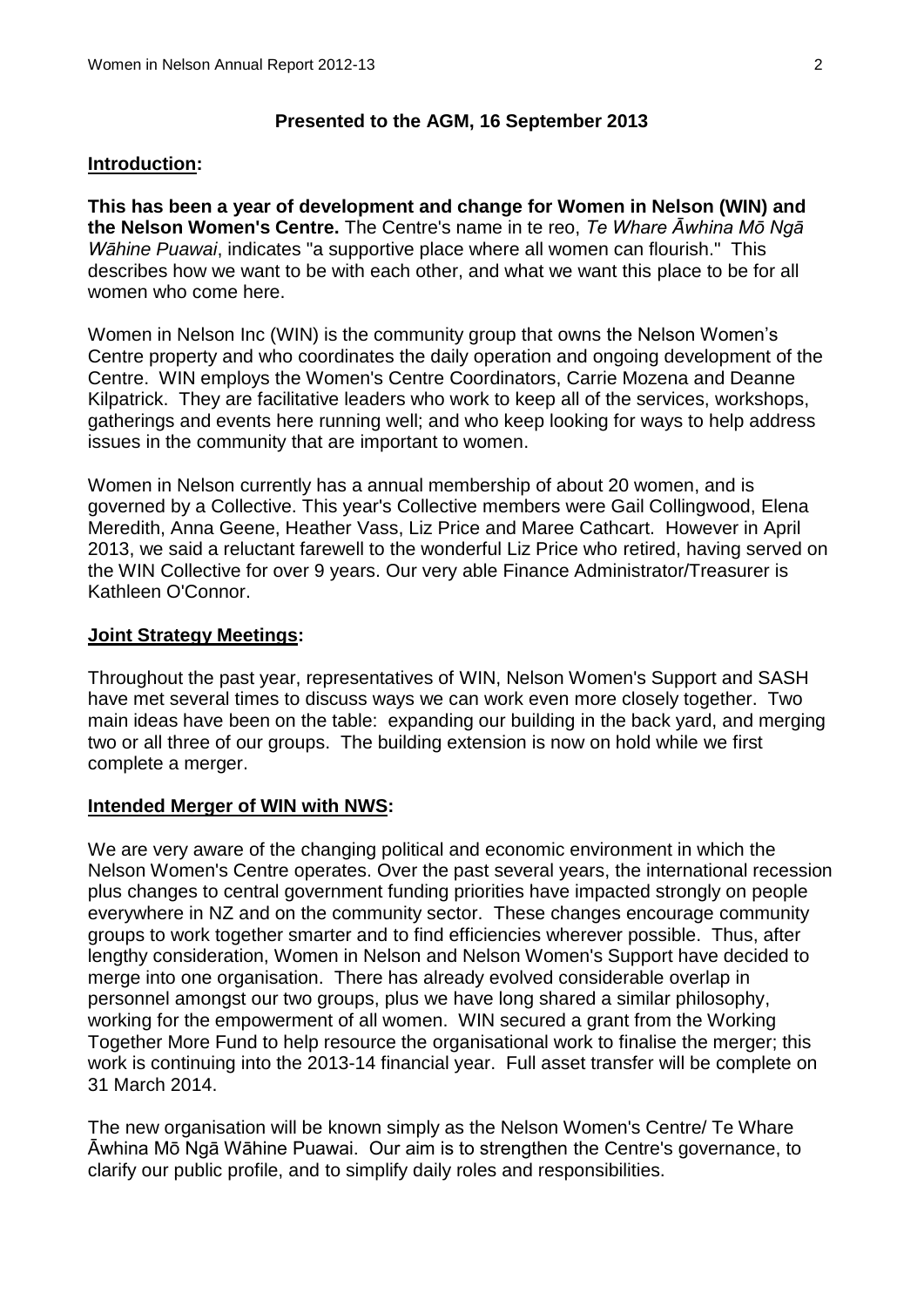### **Highlights for WIN in 2012-13:**

- **Participation in all of WIN's programmes and services at the Women's Centre remained strong.** Our total number of contacts for the year was 2995 (slightly down from 3095 last year). This includes Centre visits, phone calls and email queries. (We note that more contacts now come via our website, especially from younger women.)
- **49% (1459) contacts related to our SOCIAL/CULTURAL offerings**. Lots of people (individuals and agencies) enquire about our workshops; some approach us to be tutors; many attend other groups (e.g. 10-15 women and their children attend the Women Parenting Alone group every Friday).

Our **Hands-On Art and Discovery Afternoons** workshops remain popular: 381 women attended 53 workshops throughout the year. The wide variety of workshops we offer accomplish many things: they introduce women to creative arts and crafts, help them to learn new skills, enable them to get to know new people, and boost their confidence in many ways. The tutors we engage are dynamic, skilled and inspiring people to be with. Our workshops also provide many women an easy introduction to the Women's Centre, which encourages them, later on as they may need, to link with the social work, advocacy and counselling services offered by our partner agencies Nelson Women's Support and SASH (Sexual Abuse Support & Healing).

Our Hands-On Art workshop topics included: creative writing, drawing, painting, cardmaking, felting, pastels, rag-rugging, creative sewing, mixed media, quilting, clay-work, and ethnic cooking.

Our Discovery Afternoons included a mix of personal development and life skills topics: Emotional Freedom Technique; self-defence skills; homeopathy for common ailments and first aid; building healthy relationships; job interview skills; Indian Head Massage; herbal household products; herbal lotions and potions; understanding your personality; accessing your intuition; boundary-setting and communication skills; Qi Gong; Mothers Raising Boys.

- **17% (515) contacted us for HEALTH reasons**. Many women ask us for referrals to counsellors, GP's or other health services. This is because they are new to town, on a low income, or not happy with their current health provider. We refer women to NWS and SASH for support and counselling, and we maintain a resource list of local counsellors who are full members of NZAC or NZAP. We provide vouchers for free cervical smears for women who have a Community Services Card. We also have skilled volunteers who offer gold-coin massage or Reiki healing sessions for women on low incomes.
- **16% (487) came for a TIME OUT or to visit the OP SHOP.** We are a drop-in centre where women can pop in for a cuppa, browse in our Women's Library, meet a friend for lunch, have an informal chat with someone, just hang out, or hunt for bargains in our Op Shop. This year we have seen a continuous flow of donations to and sales from our Op Shop: sales were over \$2,000. Funds raised from the Op Shop help cover the daily running costs of the Centre (such as power, rubbish, internet, milk, tea, etc).
- **3% (98) contacted us for help with INCOME.** We are a contact point for applications to the Angel Women's Loan Fund (no-interest loans up to \$1200 for women who are starting/growing a small business or doing some sort of training/ education). We get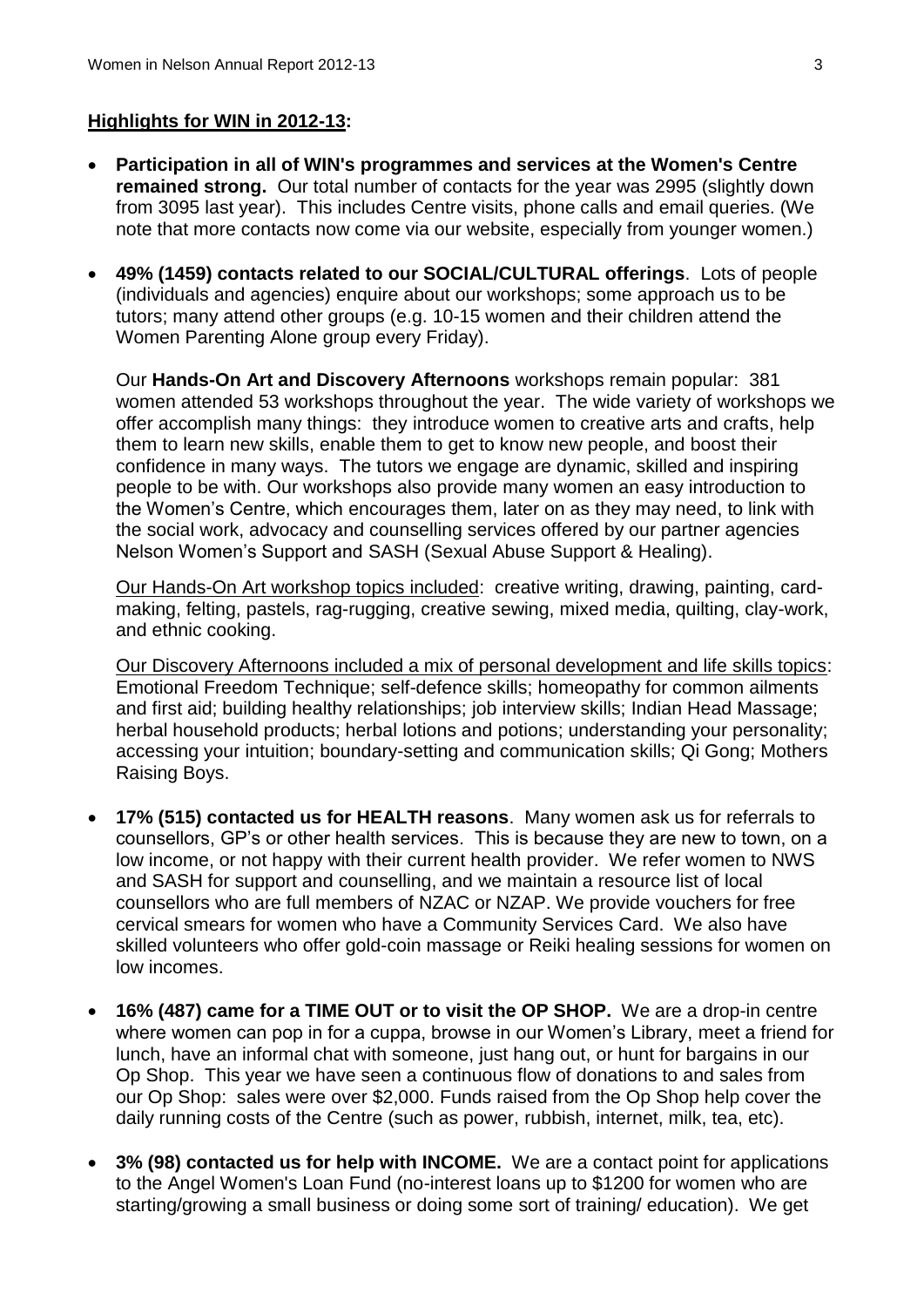many queries about benefit changes and often link people with BUWT (Beneficiaries and Unwaged Workers Trust), the Nelson Budget Service, and with the Fifeshire Foundation (for grants in cases of domestic hardship). Also, due to the recession, many more people now come to the Women's Centre seeking food. We often have surplus bread, meat and fish to give away to individuals and families in need. We are very grateful for regular food donations from Tozzetti's, Sealord and Lonestar Farms.

 **3% (103) were requests for help with HOUSING issues.** This includes enquiries about emergency housing, the Bond Bank and affordable rental housing.

**a. Emergency Housing:** The Women's Centre works closely with the Nelson Tasman Housing Trust, who have two emergency cabins at Tahuna Beach Holiday Park. Ourselves and seven other community agencies share access to this emergency housing: Family Start, Salvation Army, St. Vincent de Paul, Victory Community Health Centre, House 44, Whakatu Marae and Women's Refuge. Each year, about 80 adults and 60 children are housed for an average stay of 10 days. This emergency housing gives women and families some breathing room so that they can secure longer-term accommodation. WIN refers most requests for emergency housing to the Nelson Women's Support social workers. The WIN Coordinator actively participates in the bimonthly Emergency Housing Committee meetings, which guide the development of emergency housing in Nelson.

**b. Bond Bank:** The Women's Centre Coordinator set up the Bond Bank in 2008, which is now run by the Nelson Tasman Housing Trust (NTHT). The Bond Bank is a micro-credit scheme that provides no-interest loans up to \$750 to help people pay the bond for a new tenancy. As an NTHT Trustee, our Coordinator is involved with reviewing, approving (and sometimes declining) the bond loans.

**c. Affordable Rental Housing:** Women on their own and families on low incomes have a hard time finding housing they can afford in Nelson. It is not unusual for people to struggle to pay rents that are well over 50% of their weekly incomes. We provide information on where and how to look for housing, refer people to the Bond Bank, and link people to Nelson Women's Support and the Salvation Army for skilled advocacy on accommodation issues.

- **8 daytime VOLUNTEERS worked a total of 251 hours** this year. We really appreciate Deb, Clancy, Rosaria and Megan who helped with many admin tasks, did spring cleaning, ran errands, cut firewood, and worked in the garden and the Op Shop. Heartfelt thanks also to Jocelyn and Linda for donating their skills with Reiki, and to Erika for donating her massage sessions.
- **VISITS to North Island WOMEN'S CENTRES :** In September 2012, I had the privilege of visiting four other Women's Centres, in the North Shore, Auckland, Lower Hutt and Kapiti. This was a fascinating and very instructive trip. Overall, our Women's Centre compares very well with these other well-established centres: ours is an attractive, well-maintained, centrally-located Women's Centre with an impressive variety of services and offerings despite Nelson's small size. Additionally, all the Women's Centres I visited share common challenges: how to meet the complex demands of addressing the many different needs for women in the community; how to secure stable funding; how to improve their facilities.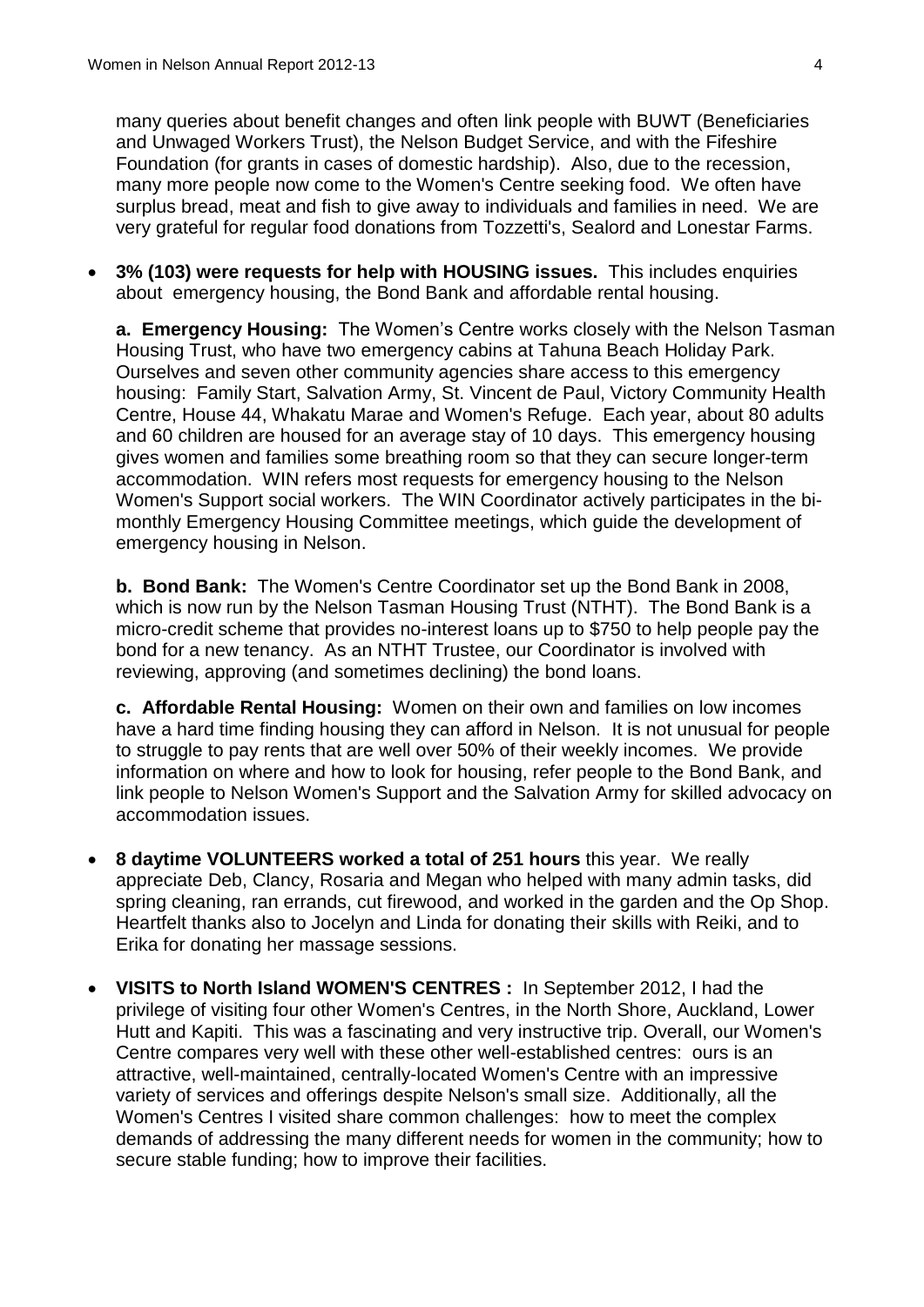**CLUSTERING and COLLABORATION**: these are common buzzwords in the community sector. It is important to recognise that here at the Nelson Women's Centre we are a "cluster" and we have been for almost 20 years. The three groups based here, Women in Nelson, Nelson Women's Support and SASH, share use of the whole facility and share many related expenses, thus reducing duplication and saving money. We all share the broadband account, the new VOIP telephone system, all printing/ copying, drinks and cleaning supplies, plus the costs of power, firewood, the security alarm and insurance. We look forward to many more years of working well together.

### **Financial Summary:**

Women in Nelson has built up a diverse mix of funding sources. We are especially grateful for the ongoing support of NZ Lottery Grants Board, Canterbury Community Trust, COGS and Nelson City Council. We also really appreciate the community support that makes our fundraising events successful.

WIN's total income for the year was \$71,379 and our total expenses were \$70,024. This resulted in a modest surplus of \$1,355.

In conclusion, I wish to thank the WIN Collective Members, Gail, Anna, Elena, Heather, Liz and Maree for their support. I also want to thank my co-workers Deanne, Kathleen, Lyn, Christine, Sarah-Jane and Sinnet for their heartful work and good humour this year. We all of us make the Nelson Women's Centre a good place to be.

Please see the attached charts for further information on WIN's finances for the year.

### **Submitted by:**

Carrie Mozena Coordinator, Women in Nelson at the Nelson Women's Centre